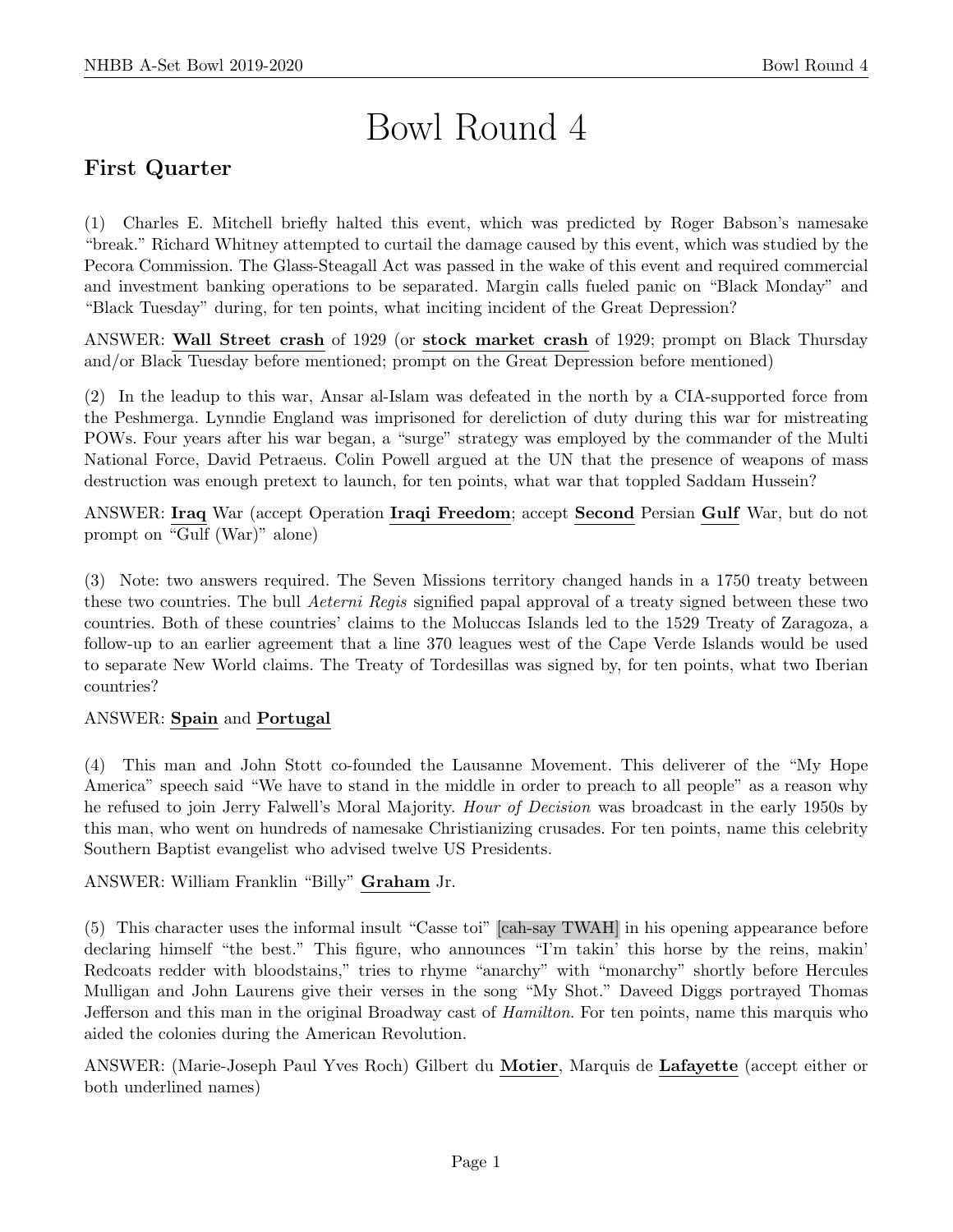(6) This city was the site of a 1911 uprising remembered by the Yellow Flower Mound. The Whampoa Military Academy was founded in this city, which was made a treaty port under the Nanking Treaty. The Thirteen Factories were located in this city, where Hongs managed trade with Europeans. This port city on the Pearl River was connected to Hong Kong via the Kowloon-Canton Railway in 1910. For ten points, name this southern Chinese city in Guangdong.

# ANSWER: Guangzhou (or Canton before mentioned)

 $(7)$  A composer from this country who wrote a series of *Chôros* [SHO-roos] and took inspiration from Bach for his Bachianas was commissioned to write his Third Symphony, subtitled "War," as a celebration of the Treaty of Versailles. A major event in this country calls for a foxê music and involves a music competition that takes place at the Sambadrome. Heitor Villa-Lobos is from this country, where Antonio Carlos Jobim and João Gilberto popularized bossa nova. For ten points, name this South American country where samba music is played in the Carnival parades in Rio de Janeiro.

#### ANSWER: Federative Republic of Brazil

(8) Karl Radek argued against signing this treaty, arguing that revolutions would soon occur that would render it unnecessary. This treaty, whose terms were annulled in the Treaty of Rapallo, made the Kars Oblast an Ottoman territory. Demands for "peace, land, and bread" fueled one side to accept the harsh terms of this treaty, which included giving control of the Baltic States to Germany. For ten points, name this 1918 treaty that took Russia out of World War I.

#### ANSWER: Treaty of Brest-Litovsk

(9) This man's reputation was hurt when his aide John Armstrong attempted to launch a coup in the Newburgh Conspiracy. The Conway Cabal aimed to place this man in full command of the army. Cornwallis routed this man's forces at the Battle of Camden in 1780, three years after this man was more successful in forcing the surrender of John Burgoyne in New York. For ten points, name this colonial commander who won the Battle of Saratoga.

#### ANSWER: Horatio Gates

(10) This leader oversaw the abolition of privy purses by passing the 26th constitutional amendment in 1971. This leader's son Sanjay advocated for a mass sterilization program that this leader implemented during a period known as the Emergency. This leader was assassinated in retaliation for launching a military assault on Amritsar's Golden Temple as part of Operation Blue Star. For ten points, name this daughter of Jawarhalal Nehru, the first female Prime Minister of India.

ANSWER: Indira Gandhi (prompt on "Gandhi")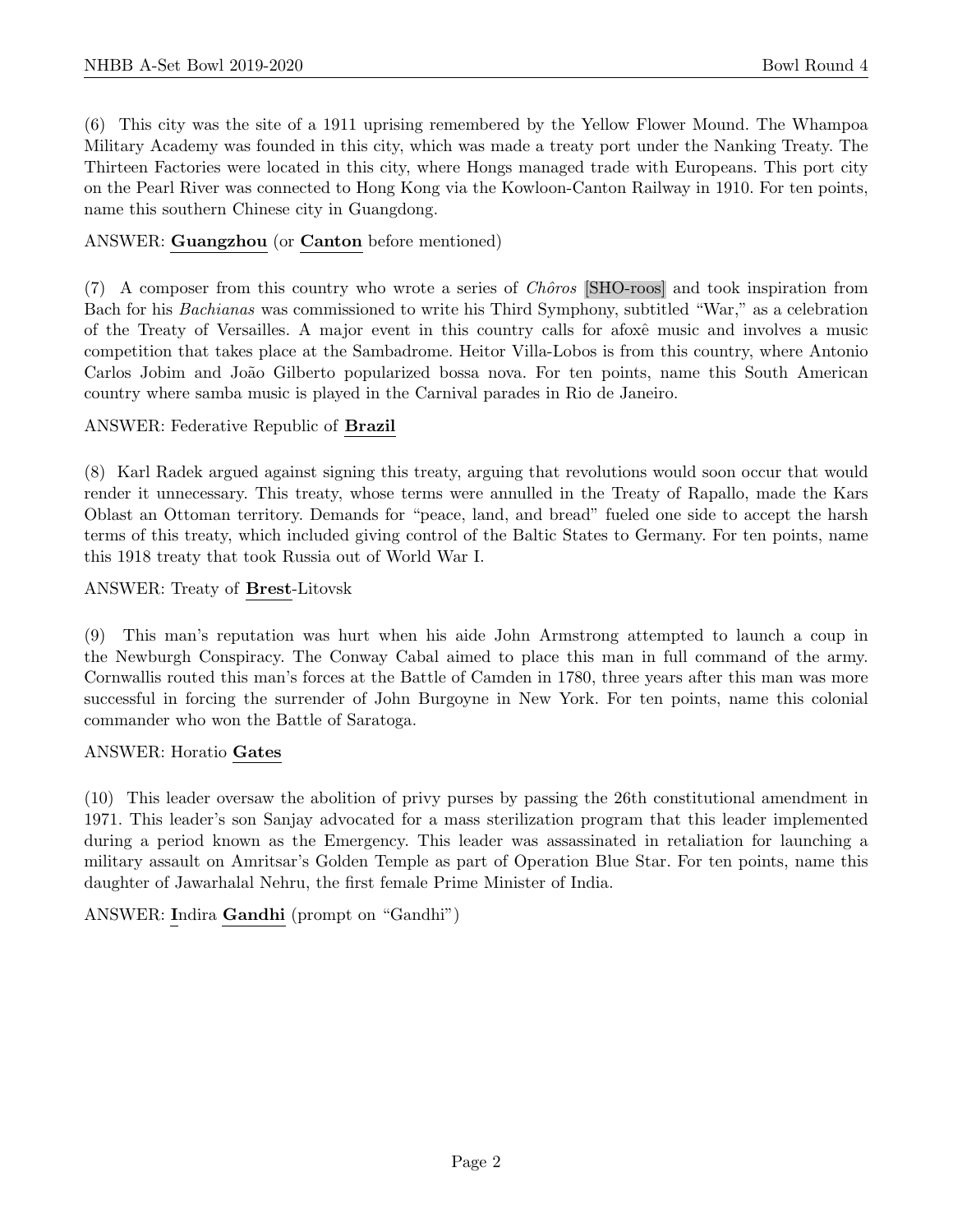# Second Quarter

(1) A politician from this country reportedly held up a copy of The Constitution of Liberty by Austrian thinker Friedrich von Hayek and stated "This is what we believe." Another economist from this country used wine from Portugal and cloth from this country to define comparative advantage in trade. A political economist from this country wrote  $\overline{On}$  Liberty and Utilitarianism. For ten points, name this home country of David Ricardo and John Stuart Mill.

ANSWER: United Kingdom of Great Britain and (Northern) Ireland (or U.K.; accept Great Britain; accept England)

BONUS: According to the legend, this Conservative politician wielded Hayek's The Constitution of Liberty in 1975, while she served as Leader of the Opposition during Harold Wilson's government.

#### ANSWER: Margaret Thatcher

(2) In a work partially named for this figure, Minerva points to a printing press near famed inventors and Liberty holds a *fasces* and wears a Phrygian cap. This figure leans on his horse at Verplanck's Point in New York in a John Trumbull work that was followed by a similar pose of this man in front of Evacuation Day proceedings. The government commissioned Constantino Brumidi to paint the *Apotheosis* of this leader for the US Capitol rotunda. For ten points, name this man whose portrait was saved by Dolley Madison during the burning of D.C. in 1814.

#### ANSWER: George Washington

BONUS: One of the inventors near Minerva in The Apotheosis of Washington was this man, who built the first practical submarine for Napoleon and the *Clermont*, the first commercially successful steamboat.

# ANSWER: Robert Fulton

(3) This leader was aided by the militaristic Blue Shirts Society in enforcing traditional values during the New Life Movement. After this leader was kidnapped in the Xi'an [shee-ahn] incident, he was strong-armed into forming a "Second United Front" to fight Japan. This successor of Sun Yat-sen established a government in Taiwan after losing a civil war to the Communists. For ten points, name this Nationalist leader who was defeated by Mao Zedong.

# ANSWER: Chiang Kai-shek

BONUS: The Xi'an Incident took place as Japan's Kwantung Army, whose leader included this man, occupied Manchuria and threatened war with China. This man later served as Japan's Minister of War and Prime Minister during most of World War II.

# ANSWER: Hideki Tojo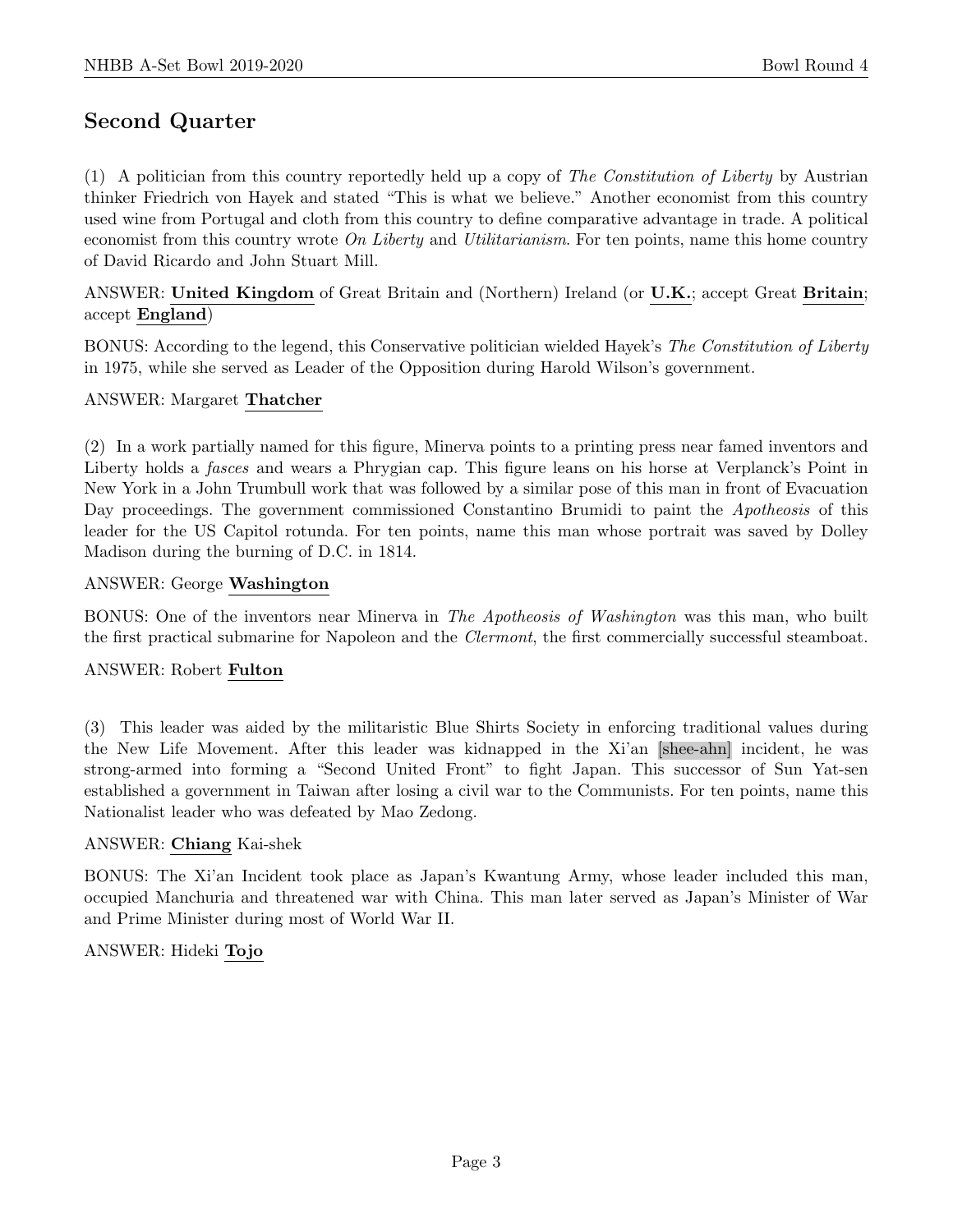(4) Hot deck imputation used by this agency was ruled constitutional in the case Utah v. Evans. Robert W. Marx helped create the TIGER system for this agency, and it also used the UNIVAC I computer. Frederick Jackson Turner developed the Frontier Thesis after this agency stopped tracking the frontier in 1890. Federal courts have blocked this agency from including a citizenship question in its upcoming forms. The U.S. Federal Statistical System includes, for ten points, what agency that, since 1790, has tabulated data about the American people every 10 years?

# ANSWER: U.S. Census Bureau

BONUS: In the 19th century, a US Census statistician discovered the Alabama paradox when trying to carry out this process, the constitutionally mandated purpose of the census.

ANSWER: apportionment of the House of Representatives (accept descriptive answers regarding "calculating how many representatives in Congress each state will have")

(5) An Adele Berlin article about "[this book] and Ancient Storytelling" argues that it was meant to be a historical novella. Herodotus' description of the domineering Amestris is associated by some scholars with this book's character of Vashti, who is ousted as queen for refusing to appear at a banquet. King Ahasuerus is saved by Mordecai and the plot of Haman is thwarted in, for ten points, what book of the Old Testament, named for a queen of Persia, that depicts the origins of Purim?

ANSWER: Book of Esther (prompt on "Megillah")

BONUS: King Ahasuerus is most frequently identified with this Persian ruler, who ruled from 486 to 465 BC.

ANSWER: Xerxes the Great (accept Xerxes I; prompt on Xerxes)

(6) This ruler deposed his client king, Cotys I of the Bosporan kingdom, in favor of annexing the Crimean Peninsula. This emperor used a collapsible boat in an attempt to kill his mother; when that failed, he killed her with an assassin. This ruler committed suicide in 68 AD after it was clear Galba would take over. For ten points, name this adopted son of Claudius, a Roman emperor who legendarily fiddled while Rome burned.

ANSWER: Nero Claudius Caesar Augustus Germanicus

BONUS: This mother of Nero and sister of Caligula married Claudius in 49 AD as a power play; she very probably poisoned Claudius four years later to ensure Nero would become emperor.

# ANSWER: Agrippina the Younger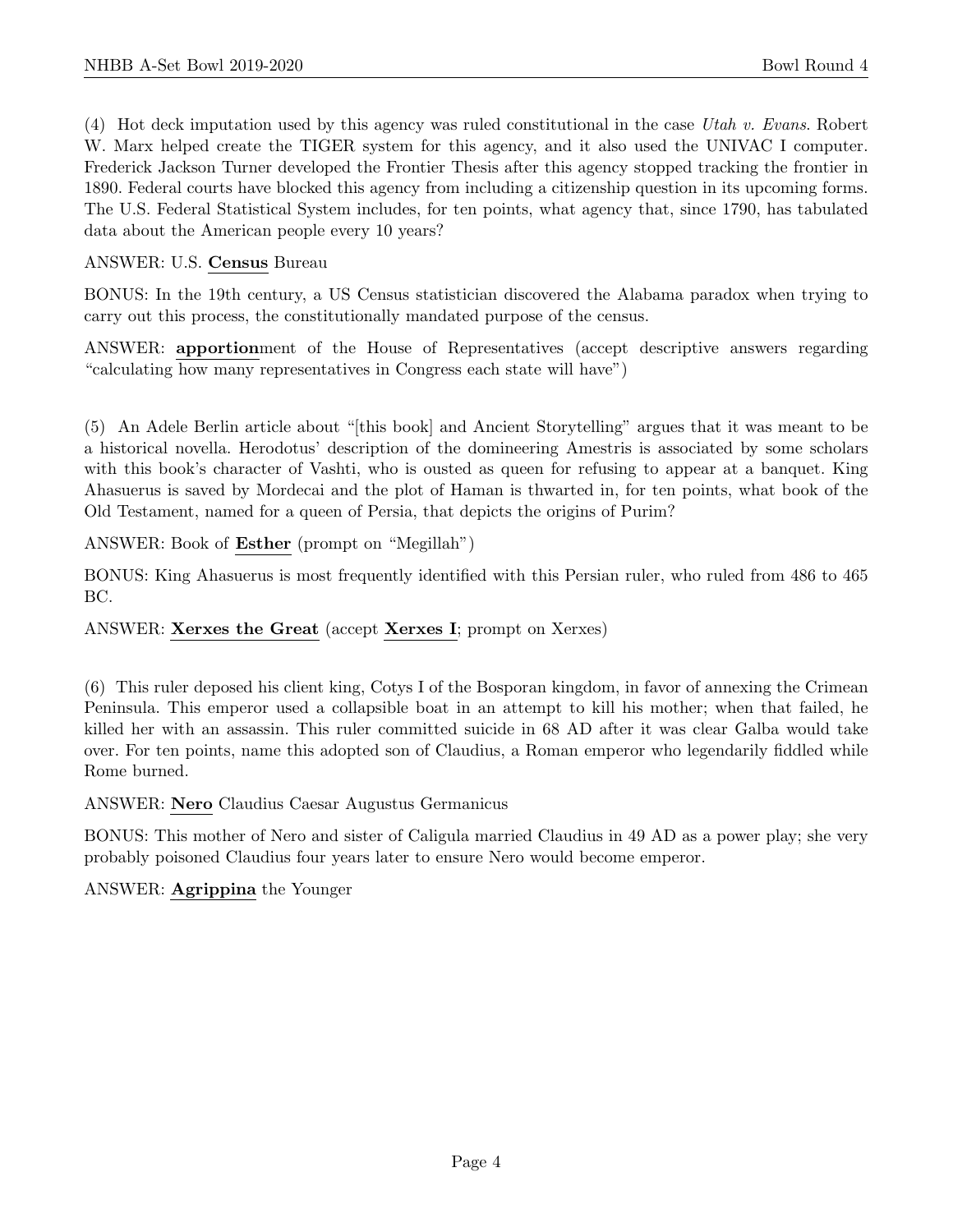(7) Moses Beachy was a founding bishop of a group of these people, whose Buchanan subgroup is based in Iowa. The case Wisconsin v. Yoder ruled that these people were not required to be educated past eighth grade. These people generally reject hochmut, or pride, instead calling for Gelassenheit, or calmness. Lancaster, Pennsylvania is home to a community of, for ten points, what religious group with Anabaptist origins that split with the Mennonites in the 19th century and declines to adopt many modern technologies?

ANSWER: Amish people (prompt on Pennsylvania Dutch; do not accept or prompt on Mennonites)

BONUS: Some Amish communities permit this adolescent rite of passage in which teenagers may "run around" in the non-Amish world before being baptized as an adult member of the church.

# ANSWER: Rumspringa

(8) This ruler was declared to be the rightful king in a letter sent to Pope John XXII, the Declaration of Arbroath. This man refused to rule jointly with John Comyn and instead killed Comyn in a church. This ruler agreed to the 1326 Treaty of Corbeil with France to renew the Auld Alliance. This man became Guardian after Edward I won a July 1298 battle against William Wallace, forcing Wallace to resign. Edward lost the 1314 Battle of Bannockburn to, for ten points, what Scottish king?

# ANSWER: Robert the Bruce (or Robert I of Scotland; prompt on Robert)

BONUS: William Wallace lost this 1298 battle to Edward I, after which he gave the Guardianship of Scotland to Robert the Bruce.

ANSWER: Battle of Falkirk

# Third Quarter

The categories are . . .

- 1. FDR's Cabinet
- 2. Fascist Italy
- 3. Assassinations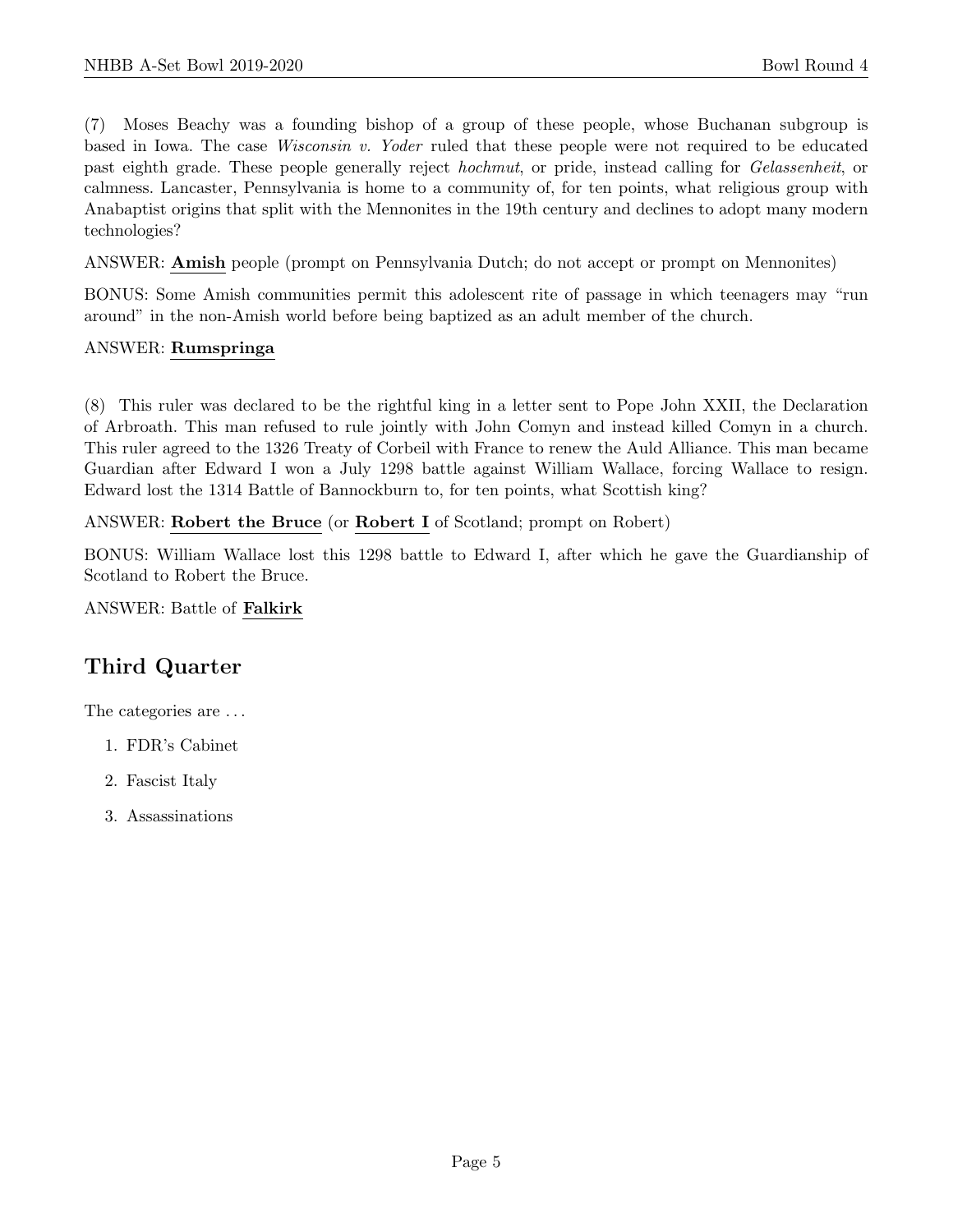# FDR's Cabinet

Name the...

(1) Cabinet position briefly held by Nuremberg Trial prosecutor Robert Jackson, the head of the Justice Department.

# ANSWER: Attorney General

(2) Cabinet position created in 1947 and first held by James Forrestal, who had been FDR's Secretary of the Navy.

# ANSWER: Secretary of Defense

(3) First woman to serve in the Cabinet; she served for FDR's entire administration.

# ANSWER: Frances Perkins

(4) Cabinet position held by that woman.

# ANSWER: Secretary of Labor

(5) Agriculture and Commerce Secretary who also served as VP for FDR's third term.

# ANSWER: Henry Agard Wallace

(6) Secretary of State who won a Nobel Peace Prize in 1945.

# ANSWER: Cordell Hull

(7) Co-namesake of a university in Daytona Beach who coined the term "Black Cabinet" for FDR's African-American advisers.

# ANSWER: Mary McLeod Bethune (accept Bethune-Cookman University)

(8) Treasury Secretary and New Deal architect who proposed demilitarizing Nazi Germany.

ANSWER: Henry Morgenthau, Jr.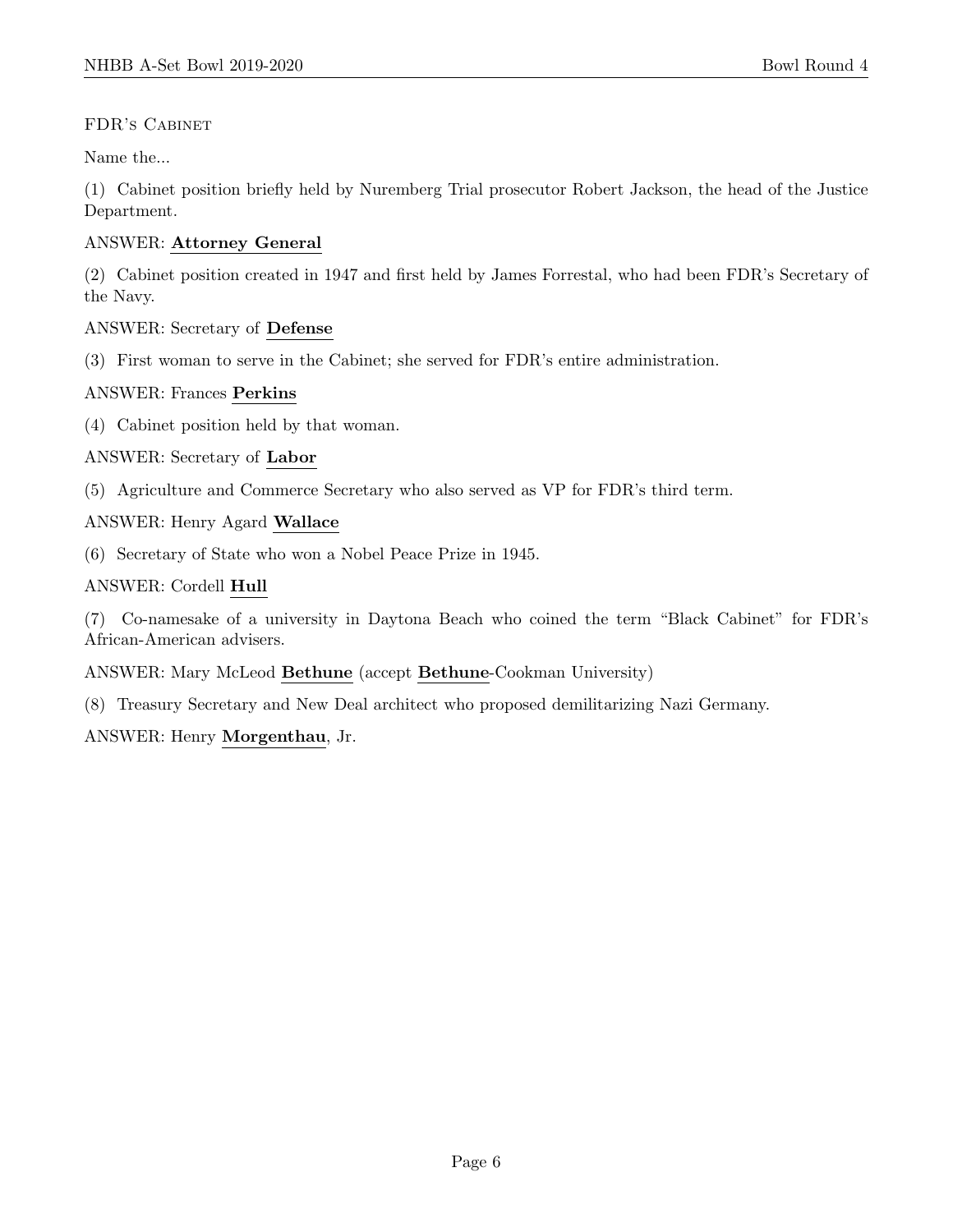FASCIST ITALY

Name the...

(1) Capital city that was the target of a fascist march.

# ANSWER: Rome

(2) Fascist leader of Italy during World War II, called "Il Duce" [eel doo-chay].

# ANSWER: Benito Mussolini

(3) Volunteer militia, named for the color of their uniform, that supported that leader.

ANSWER: Blackshirts (accept Milizia Volontaria per la Sicurezza Nazionale; accept MVSN; accept Voluntary Militia for National Security; accept Camicie Nere; accept Camicia Nera; accept squadristi)

(4) Expansionist goal promoted by Italy's Spazio vitale [spatz-ee-oh vee-TAL-ay] and Nazi Germany's Lebensraum [lay-bens-raum].

ANSWER: living space (accept elaborations that include this exact two-word term, like "gaining living space")

(5) 1939 alliance between Italy and Germany negotiated by Galeazzo Ciano.

# ANSWER: Pact of Steel (accept stahlpakt; accept Patto d'Acciaio)

(6) 1929 treaty that settled the Roman Question.

ANSWER: Lateran Treaty (accept Patti Lateranensi; accept Pacta Lateranensia)

(7) German puppet state that controlled the Northern half of Italy, established after an Allied invasion.

ANSWER: Republic of Salo (accept Italian Social Republic)

(8) "Father" of Italian fascism who ghostwrote a portion of The Doctrine of Fascism for an Italian Prime Minister.

# ANSWER: Giovanni Gentile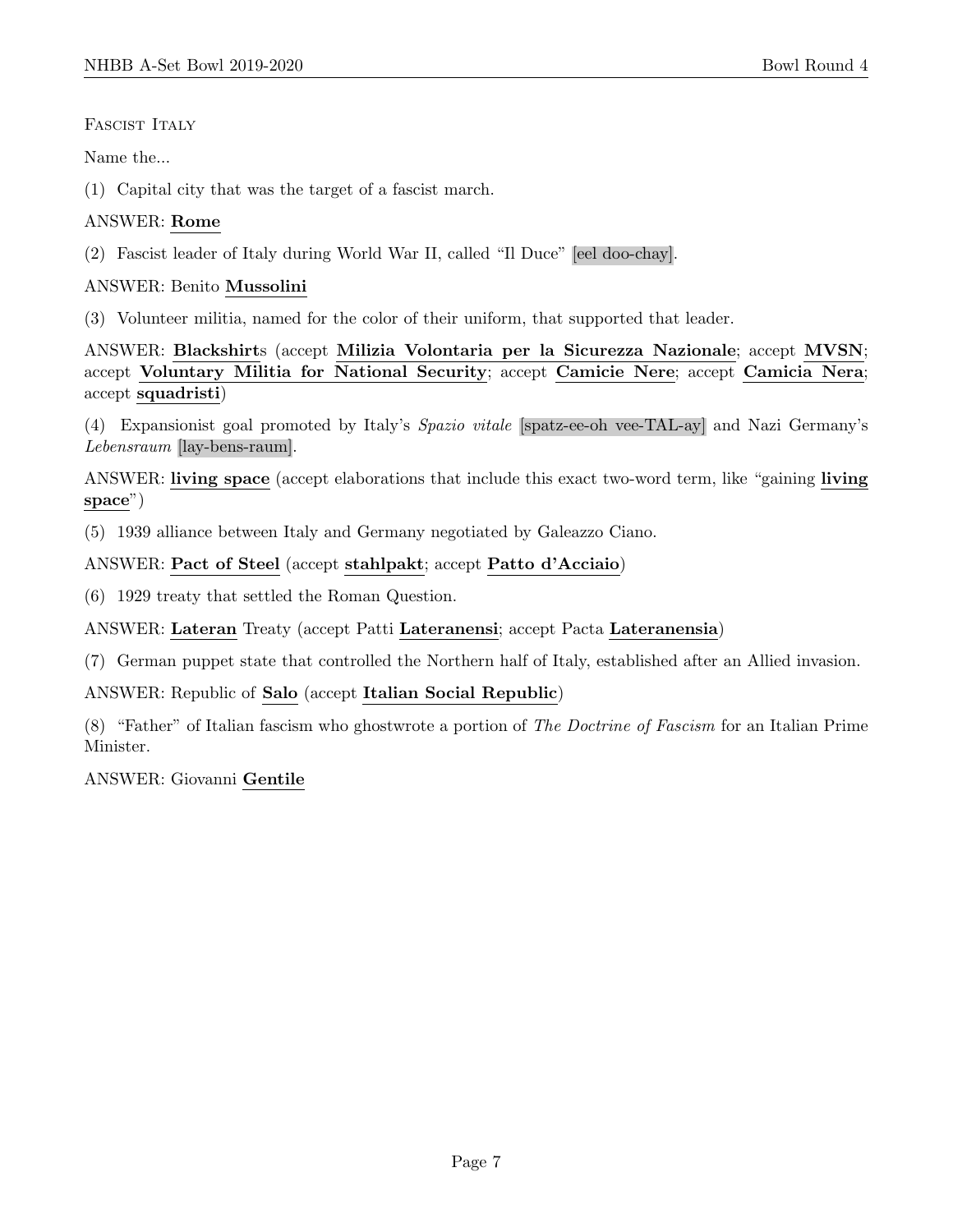#### Assassinations

Each answer will be a figure who was the target of an American assassination plan; some plans were not carried out, some plans failed, and some plans succeeded. Name the...

(1) Target of Operation Neptune Spear and leader of al-Qaeda.

# ANSWER: Osama bin Laden

(2) Caribbean leader who the CIA supposedly failed to kill in 638 different ways, including exploding cigars.

# ANSWER: Fidel Castro

(3) Leader of ISIS until his 2019 death by suicide during the Barisha raid.

# ANSWER: Abu Bakr al-Baghdadi

(4) Commander of the Quds Force who was assassinated at Baghdad Airport in January 2020.

# ANSWER: Qasem Soleimani

(5) President of South Vietnam who was killed in a 1963 CIA-backed coup.

# ANSWER: Ngo Dinh Diem

(6) Target of Operation Vengeance, a Japanese admiral whose plane was shot down in 1943.

# ANSWER: Isoroku Yamomoto

(7) Caribbean leader known as "el Jefe" [el HAY-fay] who was ambushed by his own military in 1961.

# ANSWER: Rafael Trujillo

(8) Member of al-Qaeda who became the first US citizen targeted by a drone strike without due process in 2011.

ANSWER: Anwar Nasser al-Awlaki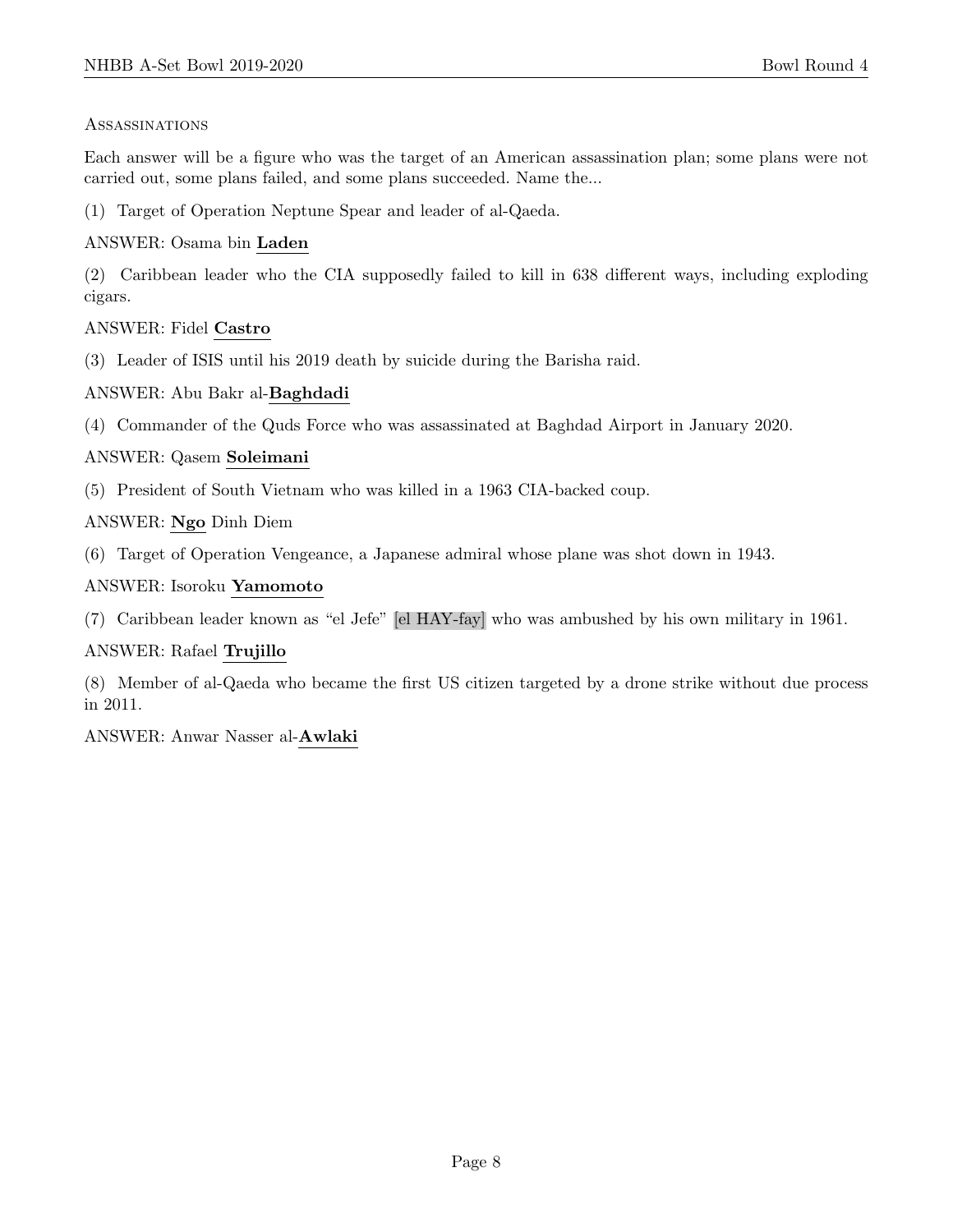# Fourth Quarter

(1) This project's employees included Lilli Hornig, who was initially given typist orientation instructions. Maria Goeppert Mayer won a Nobel Prize for her work done with this project. Leona Libby, a grad student at the University of Chicago, helped construct an experiment at (+) Stagg Field for this project. Lise Meitner refused to work on this project, the subject of a 2014 book by Denise Kiernan about women brought to (\*) Oak Ridge, Tennessee. Chien-Shiung Wu provided troubleshooting advice to Enrico Fermi about neutron poisoning for, for ten points, what military research project, the subject of Kiernan's The Girls of Atomic City, that produced the first atomic bombs?

# ANSWER: Manhattan Project

(2) This man spent his final years as an ambassador to Britain, where he proposed a partition of Belgium at the London Conference. Earlier, this man concluded the Treaties of Luneville and Amiens to end the War of the  $(+)$  Second Coalition. This man had diplomats Lucien Hauteval, Pierre Bellamy, and Jean Conrad Hottinguer informally (\*) demand bribes from an American delegation before they would be allowed to speak with him. The XYZ Affair involved, for ten points, what foreign minister who represented France at the Congress of Vienna?

ANSWER: Charles-Maurice de **Talleyrand**-Périgord

(3) This man offered to duel Henry Clay after Clay struck him with a cane in retaliation for siphoning votes in the Election of 1840. Though this man suffered serious wounds at the Battle of Lundy's Lane, he recovered and led U.S. Marines in storming (+) Chapultepec castle in the Mexican-American War. This man's most famous scheme called for the (\*) blockade of Southern ports after the outbreak of the Civil War. For ten points, name this general known as "Old Fuss and Feathers" who proposed the Anaconda Plan.

# ANSWER: Winfield Scott

(4) In this country, Gui Bonsiepe designed an operations room in accordance with Gestalt psychology. Stafford Beer and Fernando Flores helped implement a cybernetics program in this country. The state development company CORFO operated in this country, where Project  $(+)$  Cybersyn was implemented. In 1970, Army commander René Schneider was fatally shot in a failed kidnapping supported by the CIA; three years later, an (\*) AK-47 given by Fidel Castro was used in the suicide of this country's president. For ten points, name this country where Salvador Allende was overthrown in a coup led by Augusto Pinochet.

# ANSWER: Chile

(5) Lincoln Steffens called Doc Ames the "shame of" this city, where mobster Kid Cann may have killed journalist Walter William Liggett. The American Indian Movement, or AIM, was founded in this city, where the Wounded Knee federal trial was held. Cadwallader Washburn and Charles (+) Pillsbury owned competing flour mills that were powered by this city's Saint Anthony Falls. In 2007, a bridge carrying I-35 across the (\*) Mississippi River collapsed in, for ten points, what member of the Twin Cities that is west of the capital, Saint Paul?

# ANSWER: Minneapolis